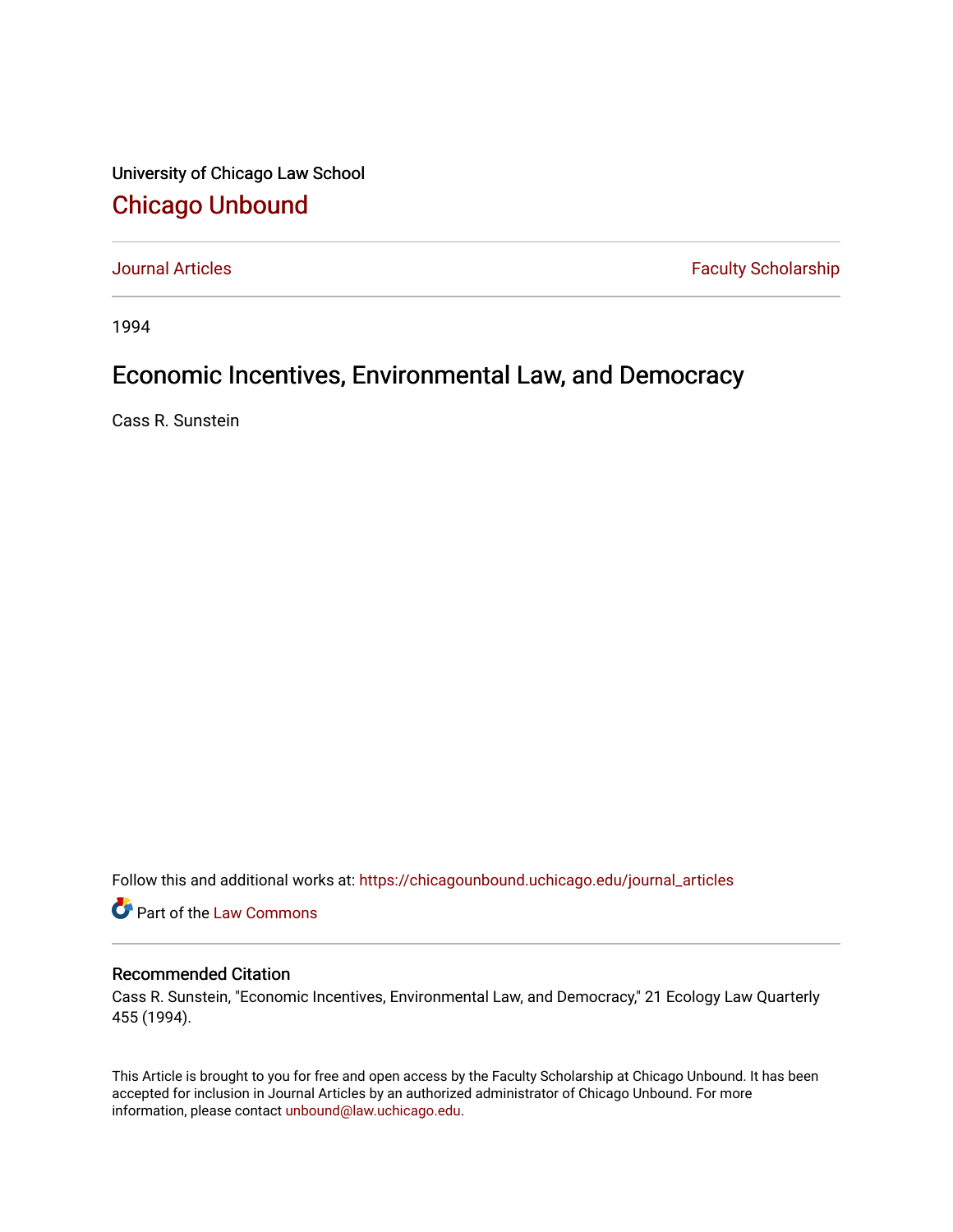## **Panel II: Public Versus Private Environmental Regulation**

## *Cass R. Sunstein, Fourth Panelist\**

I have to tell you I am a little discouraged with my topic, which is the defense of democratic approaches to environmental protection. In preparation for this, I really wanted to get a hold of the Vice President's report on reinventing the government.<sup>1</sup> So I called the Regulatory Affairs Office in the Office of Management and Budget (OMB), and they said the person to call was the Public Affairs Office at OMB. I called them and they said the person to call was the Vice President's office. I called them and they said the person to call was the Government Printing Office. It sounded very depressing. But I thought, well, maybe that will work. So I went ahead and called the Government Printing Office, and they said they could have it to me probably within the month. (Laughter.)

I have heard subsequently that part of the Gore report says that the Government Printing Office will have to compete with private enterprise, and that may explain their reluctance to send it out. (Laughter.) Undaunted, I am going to try to defend the democratic approach to environmental problems. Much of what I have to say about private remedies and public remedies will be through a democratic lens. It might be more accurate to say that it is a republican approach, republican in the sense of what James Madison said in his theory of government, designed to limit factional power and to foster public deliberation.<sup>2</sup>

Let me begin with a bill of particulars indicting common law approaches to environmental protection. This is just an effort to abstract a bit from the familiar failures of private law. I guess this is a criticism, a partial criticism at least, of free market environmentalism. It is familiar that there are collective action problems with individually small but, on aggregate, very large injuries, which a common law or private market system will fail to address. So in cases in which there are lots of people injured a little bit, the environmental damage may be very high, but the common law will be unable to respond.

Copyright © 1994 by ECOLOGY LAW QUARTERLY

<sup>\*</sup> Professor, University of Chicago Law School.

**<sup>1.</sup> AL** GORE, FROM RED **TAPE** TO RESULTS: **CREATING A GOVERNMENT** THAT WORKS BETTER **&** COSTS LESS: REPORT OF THE **NATIONAL** PERFORMANCE REVIEW (1993).

<sup>2.</sup> See THE FEDERALIST No. **10** (James Madison).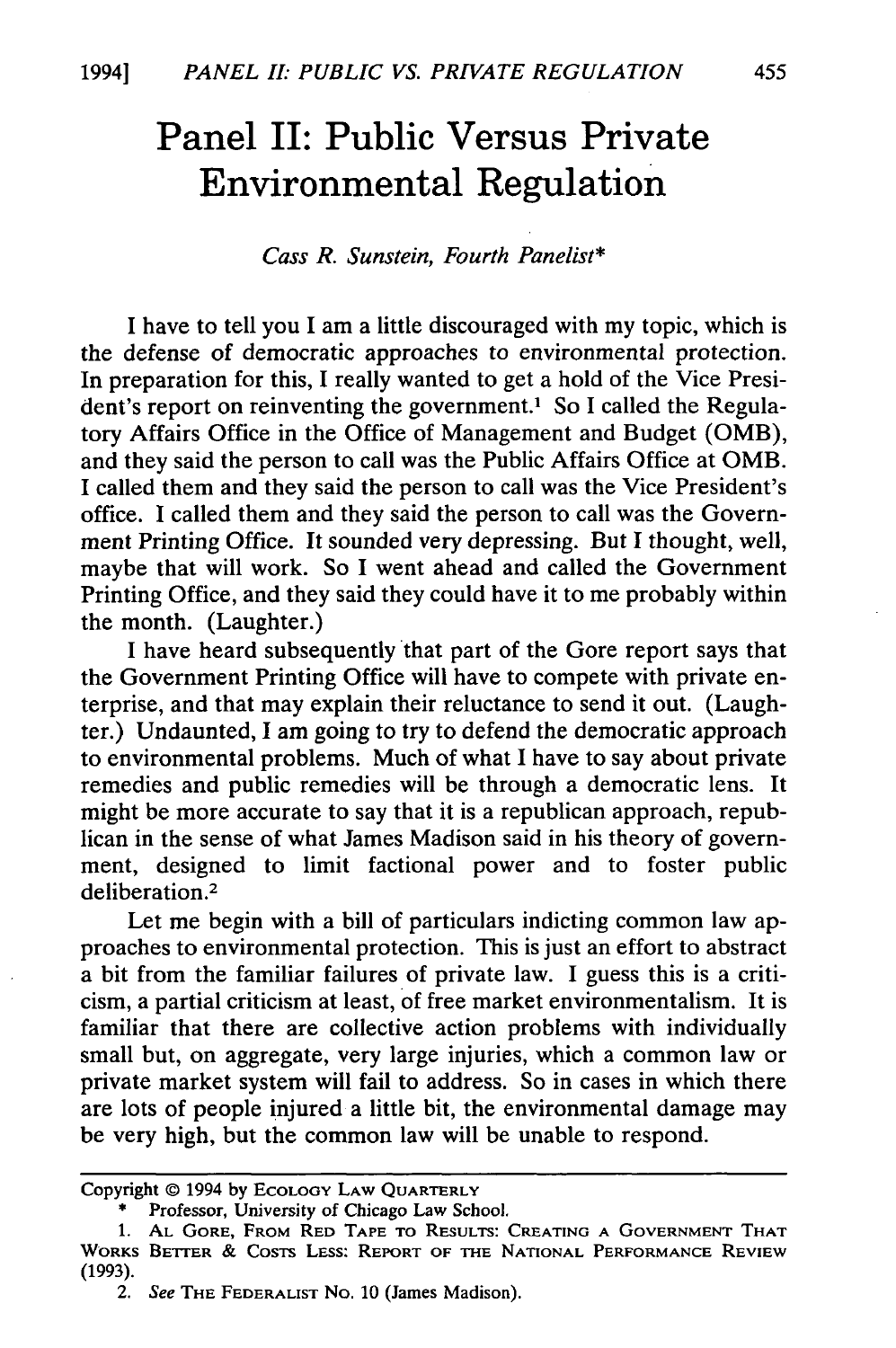In addition, it is very hard to get an adequately coordinated system by using the common law, and this is potentially disastrous in the environmental area. Litigation is focused on too few aspects of a problem. It lacks the comprehensive overview that one would need, for example, to come to terms with water pollution. Litigation is also fortuitous in its timing. It is random and ex post. If you like the current law of products liability, then you would love common law approaches to environmental protection, where the problems will probably be even worse.

In addition to the collective action problems and the difficulty of getting adequate coordination, there is a lack of necessary expertise in the judiciary. Now, I see some judges in the room who actually know a lot about environmental problems, but they are exceptions.

There is a concern about judges' lack of political accountability as well. The truth in the *Chevron* opinion is the perception that where there is a policy decision to be made, it ought to be made democratically and not judicially.3 Maybe a crisper way to make the point is to say that if you had a common law system working really terrifically well, kind of a Posner-Epstein heaven, what you would end up with is, at best, aggregating private willingness to pay. You would produce a system of wealth maximization in which you made policy choices by aggregating private willingness to pay. That is what the common law system and one idealized view of it is about.

But there is a big difference between democratic judgments about social problems and aggregated willingness to pay. And in a democratic system, the democratic judgments ought to be preferred. This is especially the case if what ought to matter in environmental policy includes, as I think it should, the interests of future generations and, if they will suffer, the interests of creatures who are not human. This is not to say that those are decisive interests, but they are relevant interests, and they are not likely to be sufficiently included in the willingness-to-pay criterion.

These various problems-collective action problems, lack of coordination, lack of expertise, and democratic failures-suggest that a common law system will be both inefficient and undemocratic. This was the basic insight that led to the substitution of regulatory machinery for the common law in the environmental area.

The story we have seen in the past twenty years has not been a success, and, ironically, the dimensions along which it has failed are very similar to the dimensions along which the common law itself failed. As several of the previous panelists have suggested, the system we now have is extraordinarily inefficient. By some estimates we have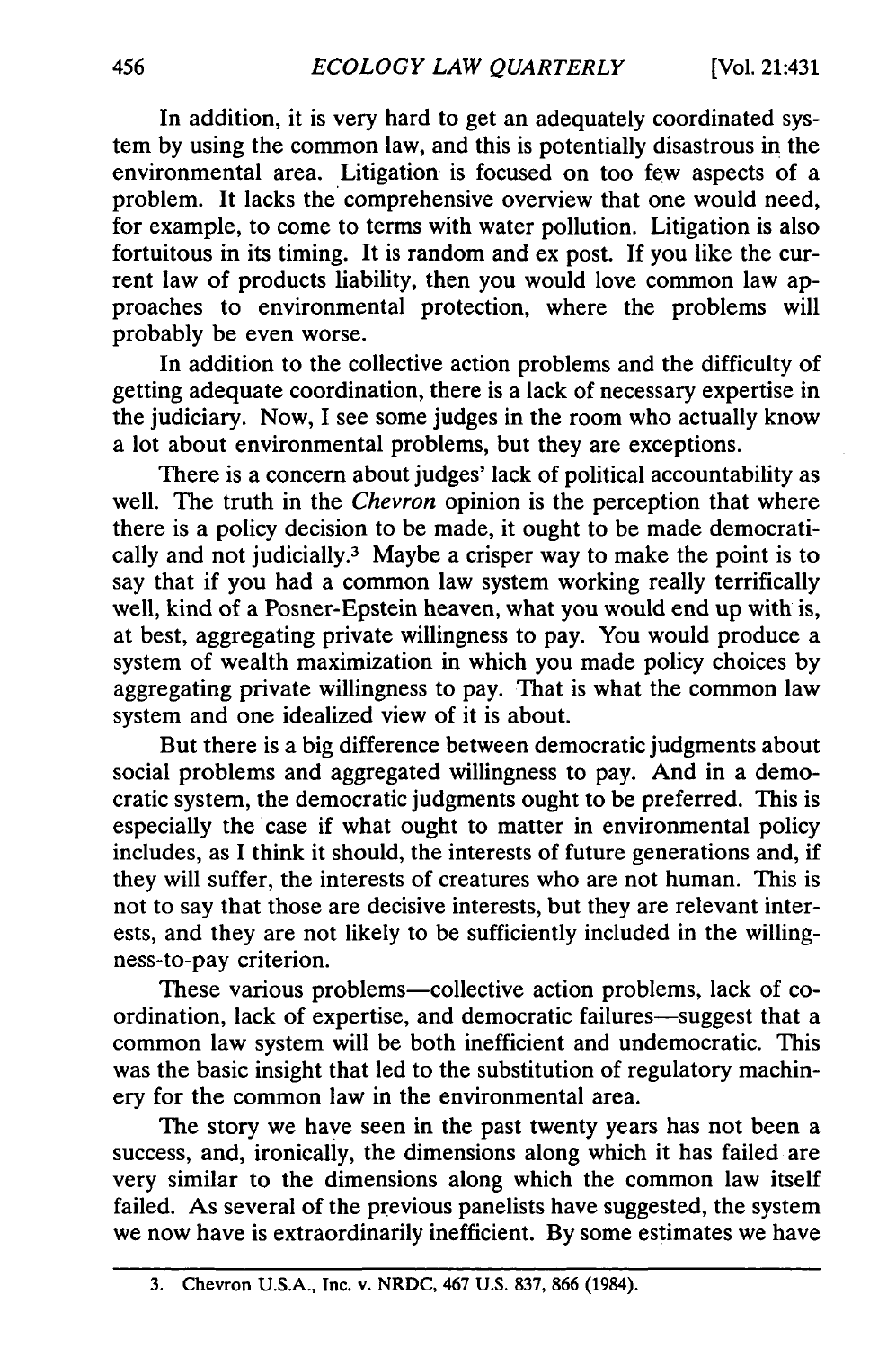spent \$900 billion for pollution control since 1972. I think \$1000 billion is actually a trillion, but I was not entirely sure of that, so I took a lower end of the estimate. \$900 billion. (Laughter.) And many estimates suggest that we could have achieved the same environmental benefit at one-quarter of the cost.<sup>4</sup>

Not only is there great inefficiency in our command-and-control system, but there is also democratic failure, above all in the influence of well-organized factions over the regulatory machinery. It may be that ethanol is really, really great and that governmental specification of ethanol as the automobile motoring substance of choice would be a good idea. But there is no doubt that the power of the ethanol lobby-the farmer's lobby-has played a role in occasional governmental enthusiasm for ethanol.

The democratic failure means that instead of democratic deliberation-Madison's aspiration-we often have government by faction. This problem is revealed, I think, by the cost-benefit charts published by OMB that are reprinted amusingly and depressingly in Judge Breyer's excellent new book on risk regulation.<sup>5</sup> These charts show that the cost-per-life-saved of environmental regulations varies so widely for different regulations that no sensible person could in the first instance have advocated such regulations.<sup>6</sup>

Now to make a very simple argument, this discussion suggests that the problems of the common law-lack of coordination, lack of economic efficiency, lack of real application of expertise, and lack of democratic deliberation-are just what we have now. I think it would be difficult to contend that we would be better off under the common law system. But certainly it would not be hard to argue that we are not tremendously better off under the system we now have than we would be under the common law system.

I want to make some simple recommendations. These reflect an effort, principally from the democratic point of view, to synthesize the best of traditional private law remedies-with a bow in the direction of my colleagues, Epstein and Posner-with the aspirations of the regulatory state. I have tried to import some of the flexibility and potential efficiency of the common law, while at the same time recognizing the need for democracy to lie at the heart of whatever regulatory solutions we come up with.

This approach is very simple. I want to argue first for information and second for economic incentives. The preferred remedy for envi-

*<sup>4.</sup> See* Cass R. Sunstein, *Democratizing America Through Law,* 25 **SUFFOLK** U. L. **REV.** 949, 955 (1991) (citing THOMAS TIETENBERG, EMISSIONS **TRADING** 41-45 (1985)).

<sup>5.</sup> **STEPHEN BREYER,** BREAKING **THE VICIOUS** CIRCLE: TOWARD EFFECTIVE RISK REGULATION 24-27 (1993).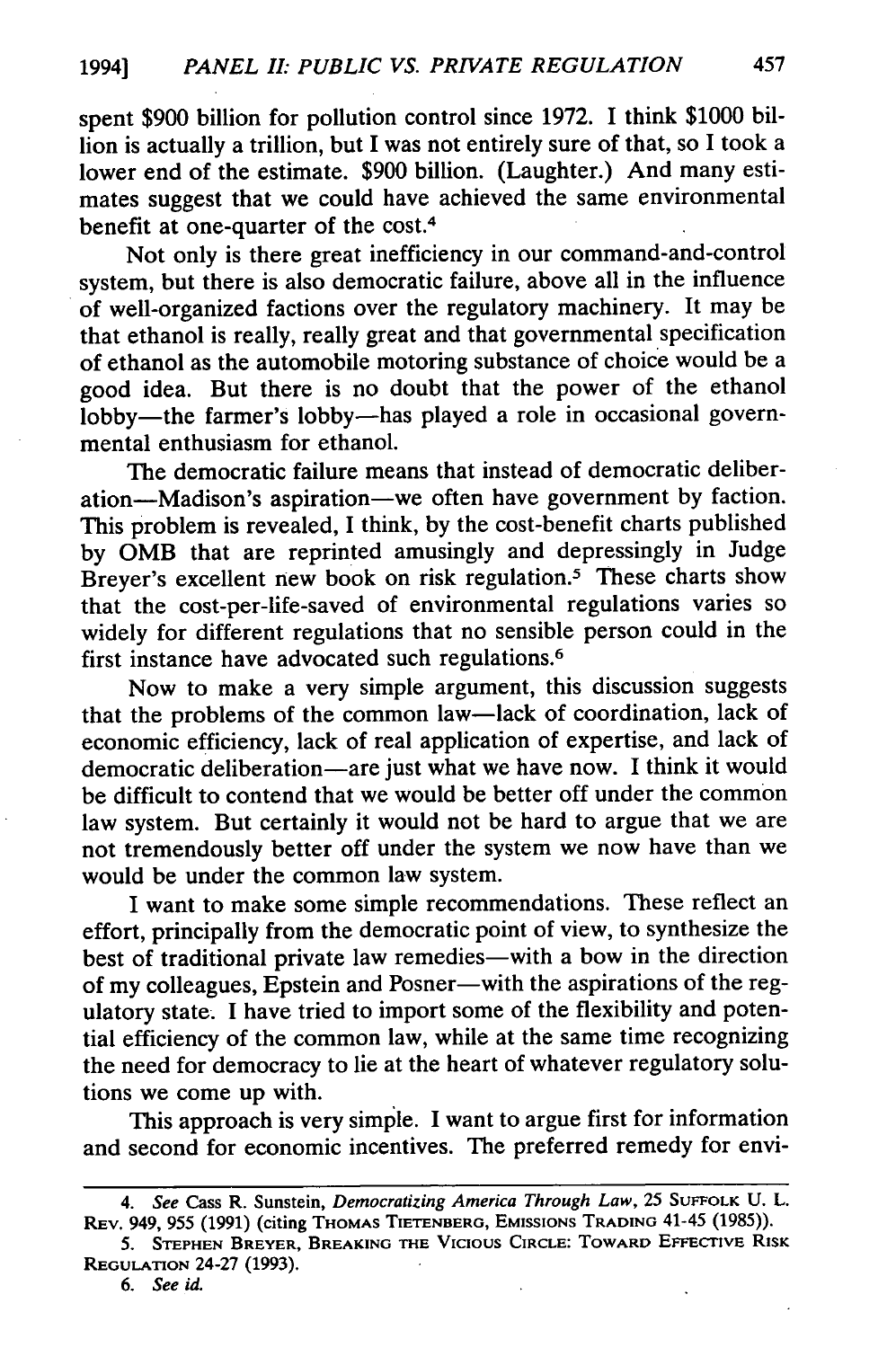ronmental problems should be disclosure of information. Regulation should be the secondary remedy if there is a reason why information does not work. Information first, regulation second. What we have done over the past generation is the opposite. Centralized governmental regulation has been the first option, and information has been disclosed only if the regulatory option has been rebutted.

Now let me just specify what I mean by information and economic incentives, emphasizing the democracy-reinforcing features of both of these remedies. By information, I mean that in areas such as environmental risks in the workplace or consumer products, with some risks that reasonable people might take, the preferred choice ought to be to let people know about the risk rather than to have government-mandated safety levels. We should have a decent floor so that risks that no reasonable person would take will not be available. But otherwise, we should allow for private flexibility.

This ought to be efficiency promoting, and it also ought to be democracy promoting. One of the real pathologies of our current system is that people do not know about the levels of risk that they face. Hence, it is wrongly thought that nuclear power and toxic waste dumps are top priorities, while indoor air pollution and smoking are towards the bottom. Public assessments of risk levels are all over the map, and that is partly because information is lacking.

We ought to move in the direction of something like a national warning system. This system would reveal risk levels in a way that would have an efficiency-promoting aspect, a democracy-promoting aspect, and a coordinating function. The system would show people what OMB has publicized a bit-that is, what the risk levels are in various sectors of the economy and various aspects of people's lives.

By information, I do not mean just disclosure as a preferred remedy. I mean to endorse also a version of Judge Breyer's suggestion that somewhere in the Federal Government there ought to be an overview entity.7 This body would be charged with comparing risk levels, with ensuring that there are priorities, with exempting tiny risks, as in the Delaney clause,<sup>8</sup> and with ensuring that we get the biggest bang for the buck. There is no reason that government regulation of the environment should be as uncoordinated as it now is. Currently, responsibility for environmental protection is broken up among a number of different federal agencies, and even offices within EPA have such different mandates that sensible priority setting is impossible.

*<sup>7.</sup> Id.* at 60.

<sup>8. 21</sup> U.S.C. § 348(c)(3)(A) (1988).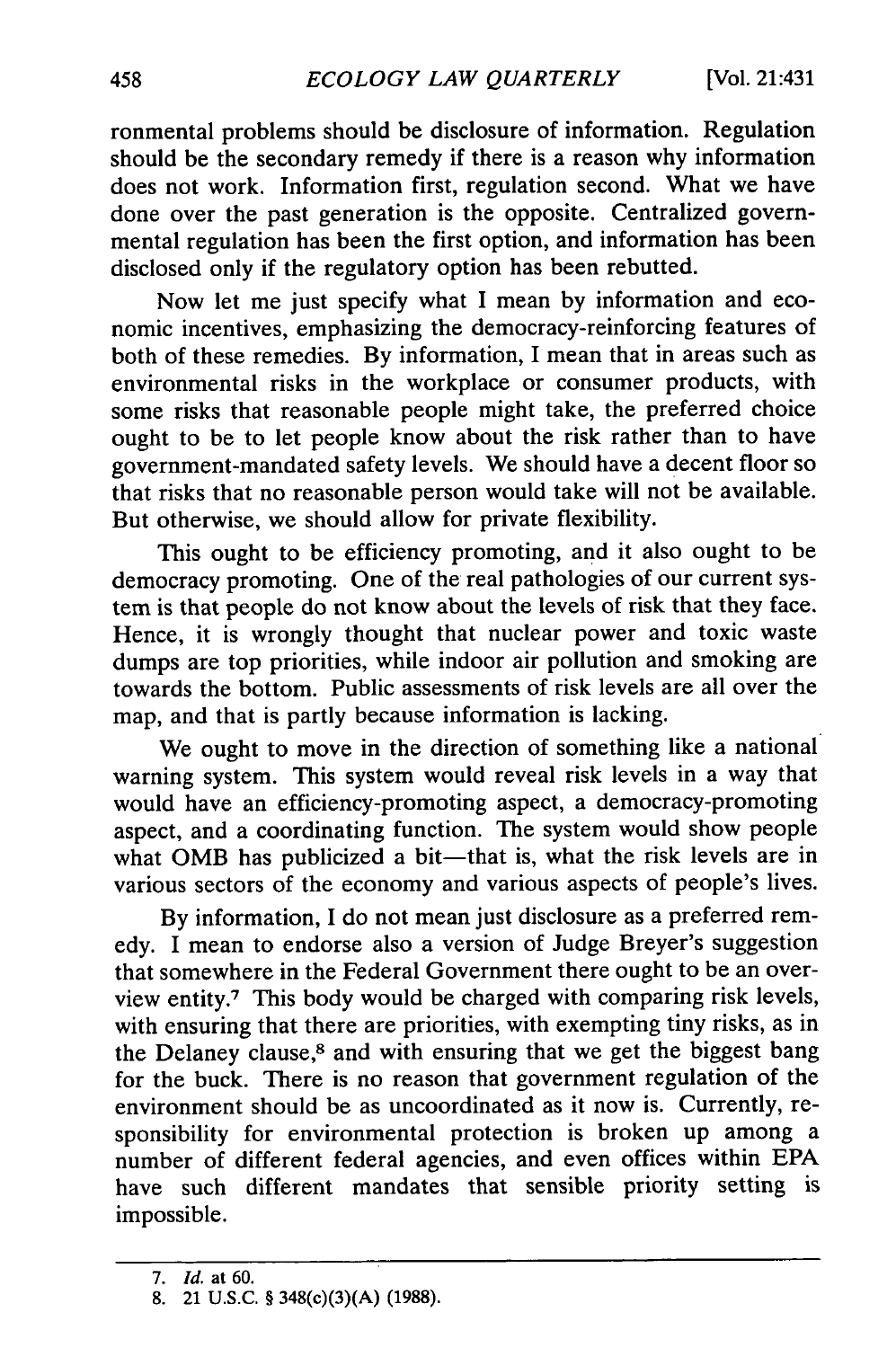Thus, my suggestion is disclosure as the preferred remedy and an overview entity that collects information, dispenses information, and ensures sensible priority setting. That is what I mean by information.

You have heard a bit about economic incentives. What I want to suggest right now is that economic incentives not only promote efficiency, but, equally importantly, have a democracy-reinforcing feature. From the democratic point of view, this makes economic incentives much better than the command-and-control system.

Here is why. Economic incentives focus democratic attention on the question of ends: "How much clean-up at what price?" Incentives do not focus on the question of means: "Which technology is best?" So in thinking about acid rain or any pollutant, the economic incentive approach puts into Congress' hopper the issue not of which technology ought to be imposed, but instead what level of pollution makes best sense.

The issue of ends forces elective representatives to make the tradeoff between environmental and other values explicitly and openly in a way that the current attention to means does not. Not only is there a democratic advantage in focusing on the right question, there also is a democratic advantage in eliminating the special interest deals that are likely when attention is placed on the issue of means. If the question is ethanol, methanol, nethanol, or thethanol, then it is especially likely that a group with a stake in the outcome will choose one of those. If the issue is instead how much reduction are we going to get, then the very generality of the question is likely to decrease the influence of factions.

The attention to economic incentives eliminates the attention to means, reduces factional power, and puts the democratic attention where it ought to be; it also forces a kind of coordinating and comparative judgment that would be a great advantage. If we had economic incentives as our remedy of choice, then the question would be: "Well, we spend  $X$  amount for that, how much should we spend for this?" Thus, economic incentives have a built-in mechanism that is democracy reinforcing in the sense that incentives make it very likely that comparisons will be obtained. When comparisons are obtained, democratic judgments are less subject to factions or to sensationalism. Economic incentives also put a high premium on information. If the question is how much should we spend to reduce global warming, then people will obtain a lot of information about the cost to reduce greenhouse gases and about the benefits of doing it. That would be a big democratic advantage over our current system.

The failures of private law and common law are economic, but also democratic. The promise of informational remedies and eco